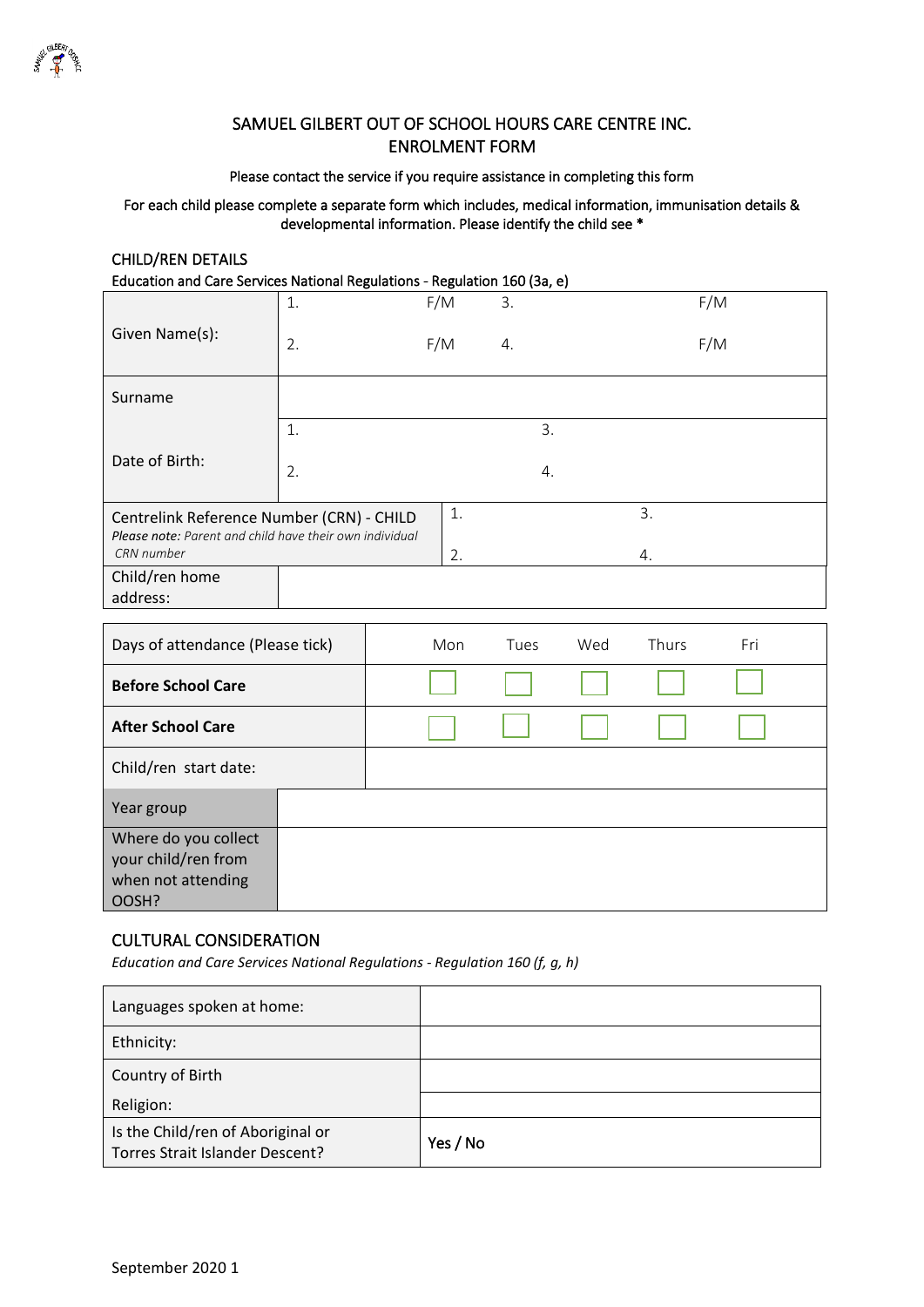| Please outline any practices, cultural,<br>religious celebrations or dietary restrictions<br>you would like followed                                           |        |
|----------------------------------------------------------------------------------------------------------------------------------------------------------------|--------|
| Please outline any religious practices you<br>would like followed including religious<br>celebrations:                                                         |        |
| Would you like to share aspects of your<br>cultural heritage with the service? Please<br>complete the cultural heritage form<br>included in the enrolment pack | Yes/No |

# MEDICAL INFORMATION CHILD NAME \*

*Education and Care Services National Regulations - Regulation 160 (3a, I, j)*

| Please outline any dietary restrictions?                                                                                                                                                                                                                                                                                                           | <b>Please tick</b>                                                                                                                                                                                                                                                                                                                                                                                                  |  |  |
|----------------------------------------------------------------------------------------------------------------------------------------------------------------------------------------------------------------------------------------------------------------------------------------------------------------------------------------------------|---------------------------------------------------------------------------------------------------------------------------------------------------------------------------------------------------------------------------------------------------------------------------------------------------------------------------------------------------------------------------------------------------------------------|--|--|
| A dietary form will be issued by the service and further<br>discussion                                                                                                                                                                                                                                                                             | $\Box$ allergy<br>$\Box$ anaphylaxis<br>$\Box$ medical<br>$\Box$ sensitivity                                                                                                                                                                                                                                                                                                                                        |  |  |
| Does your child have any specific health care needs<br>or conditions? Yes /No<br>Please circle: medical, asthma, allergies or<br>anaphylaxis.<br>Allergies Yes/No<br>Has a doctor diagnosed this allergy Yes/No<br>provide details of your child's allergies<br>These can include insect stings, medication, food,<br>animals, latex or            | If yes, A copy of the service's Medical<br>Conditions Policy will be provided,<br>Individual Medical Management Plan, Risk<br>Management and Communication Plan to<br>be completed in consultation with<br>educators medical practitioners<br>,parent/guardian.<br>(it is best practice for parents/guardians to<br>consult with the child's registered medical<br>practitioner in the development of this<br>plan) |  |  |
| Anaphylaxis/Allergy Action plans to be completed by<br>a Medical Practitioner on the ASCIA template form<br>Please provide details below<br>If your child has diagnosed allergies or anaphylaxis<br>please supply medication as outlined on your child's<br>management plan & ensure the form is accurate and<br>signed by a medical practitioner. | The plan should include:<br>$\Box$ A photo of the child<br>If relevant, state what triggers the<br>□<br>medical condition, asthma, allergy or<br>anaphylaxis<br>First aid treatment<br>$\Box$<br>Contact details of the doctor who<br>П.<br>signed the plan<br>Contact details of the parent/guardian<br>$\Box$<br>When the plan should be reviewed.<br>$\Box$                                                      |  |  |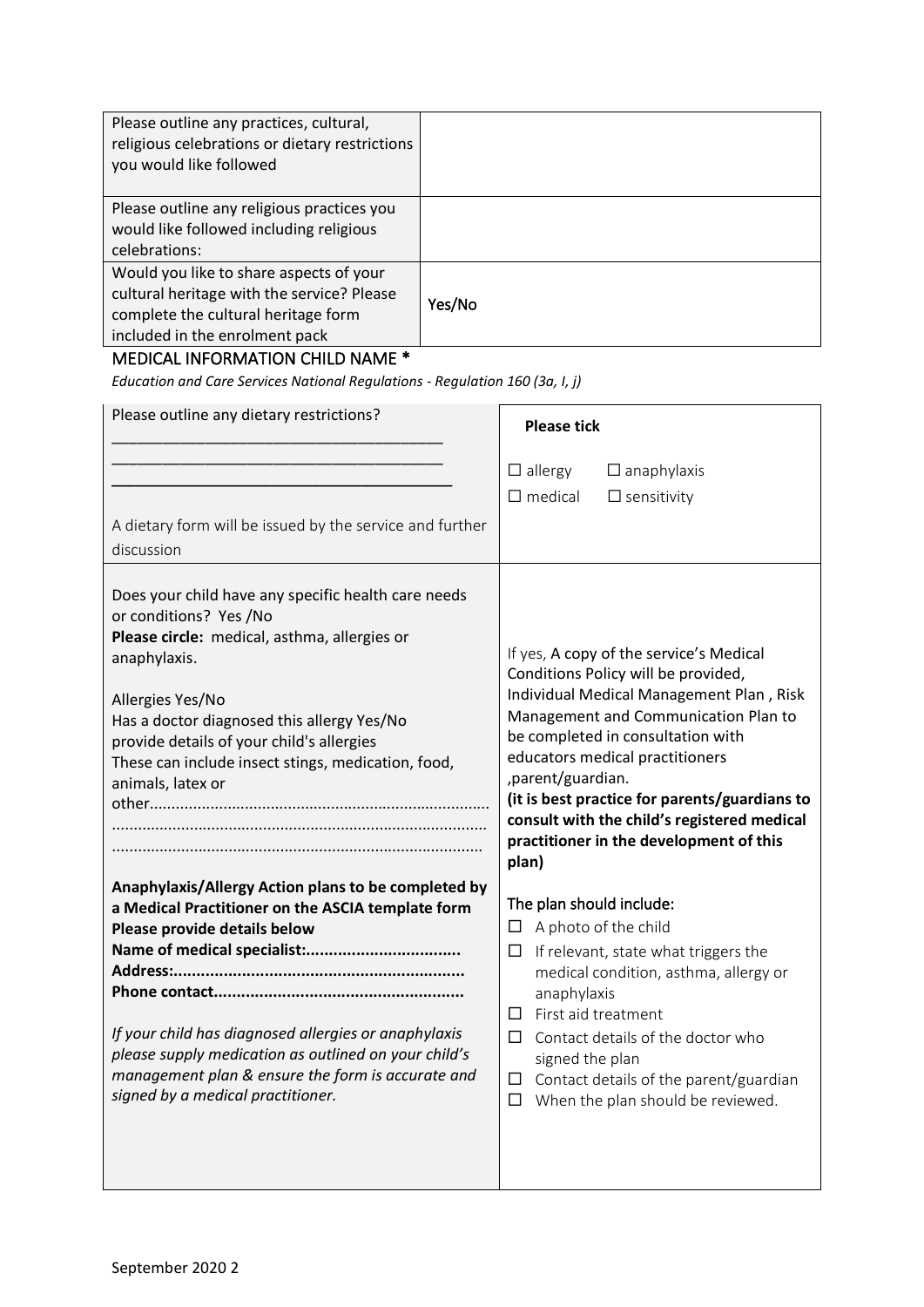| <b>Asthma</b><br>A Child's Asthma Record will need to be completed to<br>identify a standard asthma first aid plan or a copy of<br>an individual action asthma plan prepared by a<br>medical practitioner.<br>please supply the prescribed medication as outlined<br>on your child's management plan.<br>Ensure the medication is in date & all equipment<br>required to administer the medication needs to be<br>supplied by parents.                                                               |        |                                                                    |  |
|------------------------------------------------------------------------------------------------------------------------------------------------------------------------------------------------------------------------------------------------------------------------------------------------------------------------------------------------------------------------------------------------------------------------------------------------------------------------------------------------------|--------|--------------------------------------------------------------------|--|
| Medication will only be administered if it is in the<br>expiry or use by date, original packaging, labelled and<br>instructions that can be clearly read. The service<br>medication form must be completed by the<br>parent/guardian for medication to be administered by<br>staff. Additionally, if the medication has been                                                                                                                                                                         |        | Parent/Guardian 1<br>Signature:<br>Parent/Guardian 2<br>Signature: |  |
| prescribed by a medical practitioner:<br>The label must contain the child's name<br>Parent/Guardian must provide any verbal or<br>written instructions provided by the medical<br>practitioner.<br>Or from its original container, with the original<br>$\bullet$<br>label and instructions before the expiry or use by<br>date, and in accordance with any instructions<br>attached to the medication or provided by a<br>registered medical practitioner, either verbally or<br>in writing. Reg 95 |        |                                                                    |  |
| *Do you authorise the Nominated<br>Supervisor or another educator at the<br>service to seek medical treatment from<br>a registered medical practitioner,<br>hospital or ambulance service?                                                                                                                                                                                                                                                                                                           | Yes/No | Parent/Guardian 1<br>Signature:<br>Parent/Guardian 2<br>Signature: |  |
| *Do you authorise the Nominated<br>Supervisor or other educator at the<br>service to seek dental treatment from a<br>registered dental practitioner or<br>service in the event of an emergency?                                                                                                                                                                                                                                                                                                      | Yes/No | Parent/Guardian 1<br>Signature:<br>Parent/Guardian 2<br>Signature: |  |

| Medicare Number:             |          |
|------------------------------|----------|
| <b>Medicare Expiry Date:</b> |          |
| Private Health Fund Name:    |          |
| <b>Ambulance Cover:</b>      | Yes / No |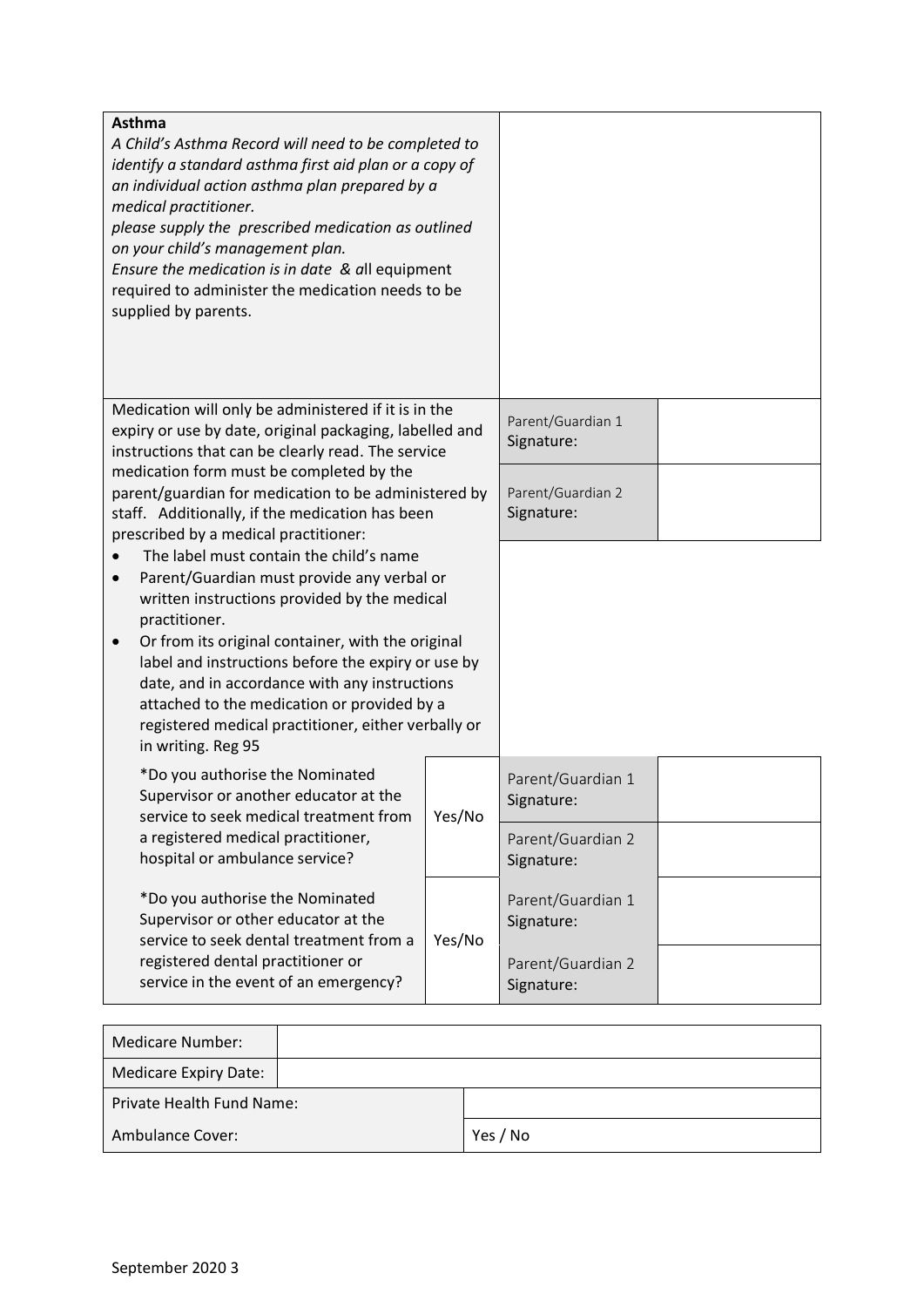### **Child's Registered Medical Practitioner or Service Details:**

| Service Name:               |  |
|-----------------------------|--|
| <b>Practitioner's Name:</b> |  |
| Practitioner's/Medical      |  |
| Service Address             |  |
| <b>Contact Numbers:</b>     |  |

### **Child's Registered Dental Practitioner or Service Details:**

| Service Name:                           |  |
|-----------------------------------------|--|
| Practitioner's Name:                    |  |
| Practitioners/Dental<br>Service Address |  |
| <b>Contact Numbers:</b>                 |  |

۰

## IMMUNISATION DETAILS/HEALTH: CHILD NAME \*

| Are your child's immunisations up to date?                                                                                                                | Yes/No<br>Please provide a copy of your child's: Immunisation History<br>Statement |                                 |  |
|-----------------------------------------------------------------------------------------------------------------------------------------------------------|------------------------------------------------------------------------------------|---------------------------------|--|
| I have chosen not to have my child<br>immunised. A copy of our immunisation<br>policy will be issued.                                                     | Please sign:                                                                       |                                 |  |
| Do you authorise the Nominated<br>Supervisor or other educator to transport<br>the child in an ambulance in the event of<br>an emergency? (please circle) | Yes/No                                                                             | Parent/Guardian 1<br>Signature: |  |
|                                                                                                                                                           |                                                                                    | Parent/Guardian 2<br>Signature: |  |
| Please be advised that if the child is<br>diagnosed with asthma or anaphylaxis and<br>an emergency occurs, the Responsible                                | Yes/No                                                                             | Parent/Guardian 1<br>Signature: |  |
| Person or educators may administer<br>emergency first aid without making<br>contact. Educators will notify the child's                                    |                                                                                    | Parent/Guardian 2<br>Signature: |  |
| parents and/or emergency services as soon<br>as possible.                                                                                                 |                                                                                    |                                 |  |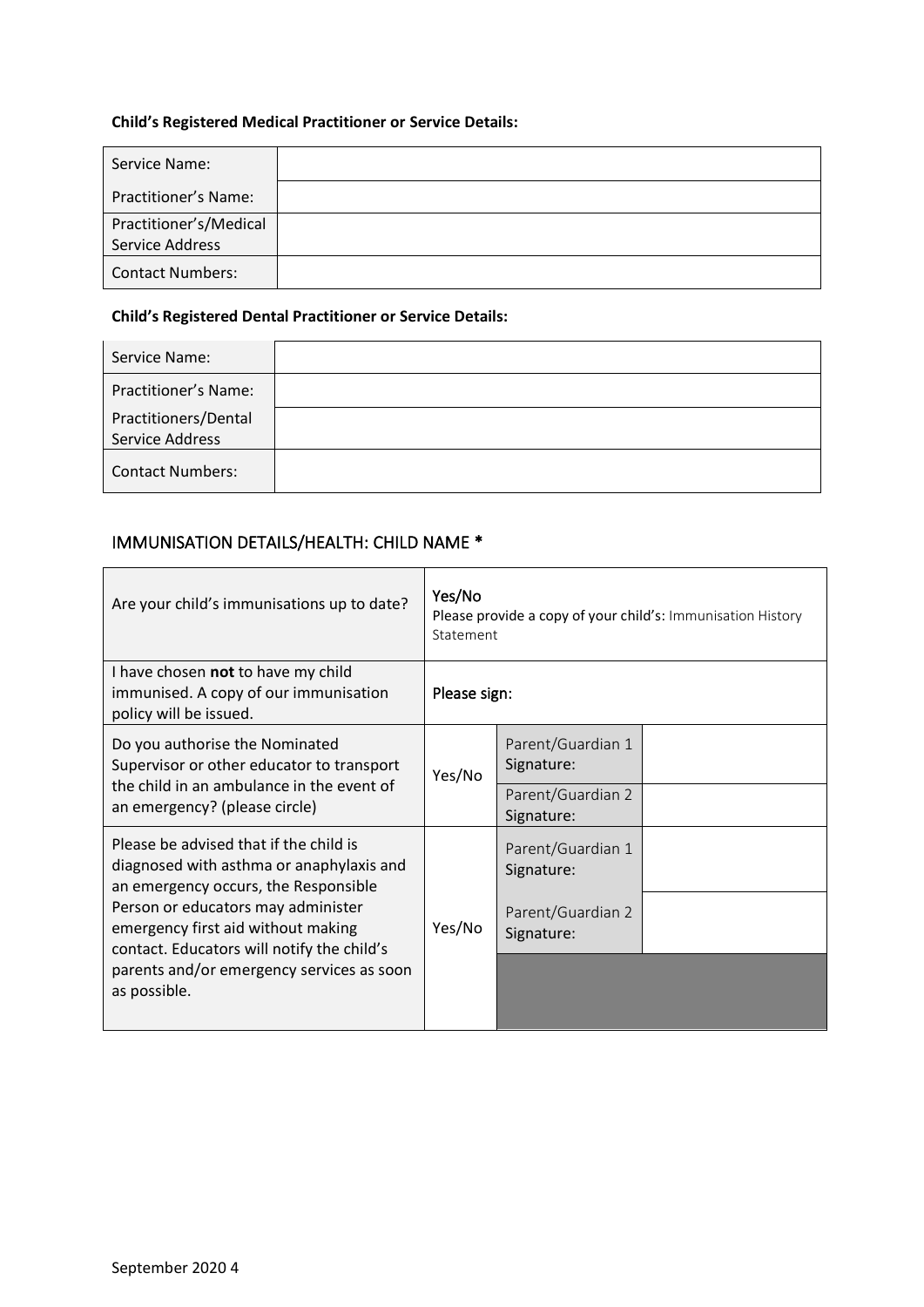# DEVELOPMENTAL INFORMATION: CHILD NAME: \*

| Does your child have any difficulties with<br>hearing, sight or speech?<br>Yes/No                                            |  |
|------------------------------------------------------------------------------------------------------------------------------|--|
| Please circle and provide further<br>information:                                                                            |  |
| Does your child have a physical disability<br>or delay, including intellectual, sensory or<br>physical impairment?<br>Yes/No |  |
| Please circle and provide further<br>information                                                                             |  |
| Provide us with any other information we<br>should know about your child. Please                                             |  |
| assist your child to complete the About                                                                                      |  |
| You form which will provide our educators                                                                                    |  |
| with further information on your child's                                                                                     |  |
| interest. (e.g favourite family activities,                                                                                  |  |
| free time, strengths etc.)                                                                                                   |  |

# STAYING IN BOUNDS: CHILD NAME \*

| We have expectations that children will be<br>responsible and stay in the designated |                                                 |
|--------------------------------------------------------------------------------------|-------------------------------------------------|
| areas within the school grounds. Each                                                | Yes/No                                          |
| session (morning/afternoon) children are                                             |                                                 |
| informed by staff educators which areas                                              | If yes, please discuss with the Centre Manager/ |
| are open. If families have concerns with                                             | Nominated Supervisor                            |
| their child wandering and going out of                                               |                                                 |
| bounds please discuss.                                                               |                                                 |
| <b>FAMILY INFORMATION</b>                                                            |                                                 |
| Does your child have any siblings? If so,                                            |                                                 |
| please provide their names and ages.                                                 |                                                 |
|                                                                                      |                                                 |
| Does your child have any other close                                                 |                                                 |
| relations attending the service? E.g.                                                |                                                 |
| cousins, neighbours, close friends.                                                  |                                                 |
| If so, please provide their names and ages.                                          |                                                 |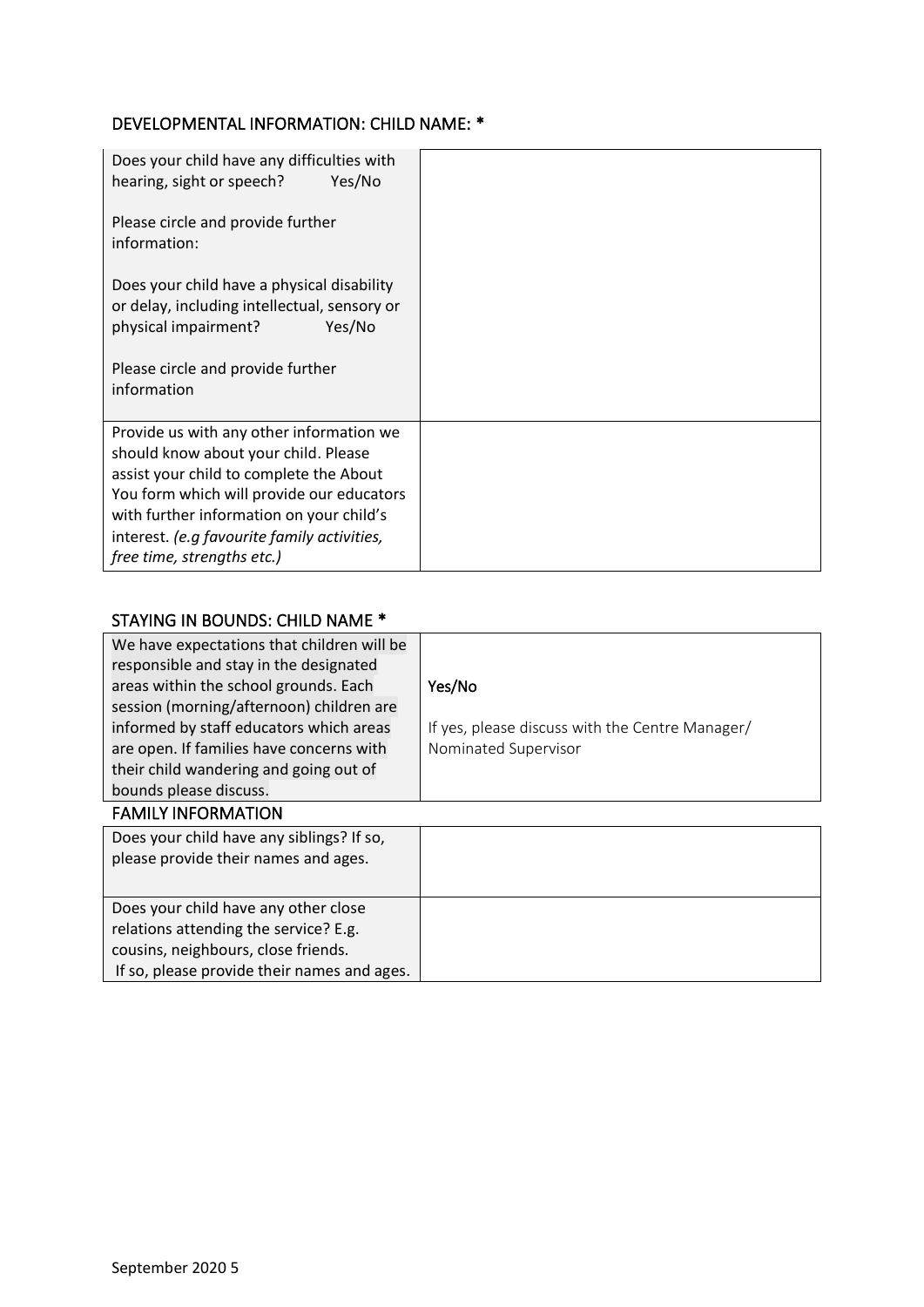## PRIMARY PARENT/GUARDIAN

| Parent/Guardian Name:                        |                                |                                                                |
|----------------------------------------------|--------------------------------|----------------------------------------------------------------|
| Parent/Guardian Surname:                     |                                |                                                                |
| Address:                                     | $\Box$ Same as child's address |                                                                |
| Phone Number/s:                              | (H)<br>(W)                     | (M)                                                            |
| Parent/Guardian Date of<br>Birth:            |                                |                                                                |
| Email address:                               |                                |                                                                |
| Relationship to child/ren:                   |                                |                                                                |
| Country of Birth:                            |                                |                                                                |
| Parent Centrelink Reference Number (CRN):    |                                |                                                                |
| Occupation:                                  |                                |                                                                |
| Place of employment:                         |                                |                                                                |
| <b>Employment status:</b><br>(Please circle) |                                | Full-time / Part-time/ Casual/ Studying/ Currently not working |
| Hours of work:                               |                                |                                                                |

*Education and Care Services National Regulations - Regulation 160 (3b)*

## SECONDARY PARENT/GUARDIAN

| Parent/Guardian Name:                          |               |                         |  |  |  |
|------------------------------------------------|---------------|-------------------------|--|--|--|
| Parent/Guardian Surname:                       |               |                         |  |  |  |
| Address:                                       | $\mathcal{L}$ | Same as child's address |  |  |  |
|                                                | (H)           | (M)                     |  |  |  |
| Phone Number/s:                                | (W)           |                         |  |  |  |
| Parent/Guardian Date of<br>Birth:              |               |                         |  |  |  |
| Email address:                                 |               |                         |  |  |  |
| Relationship to child/ren:                     |               |                         |  |  |  |
| Country of Birth:                              |               |                         |  |  |  |
| Parent Centrelink Reference Number (CRN):      |               |                         |  |  |  |
| Does the child live with you? (Please circle): |               | Yes / No                |  |  |  |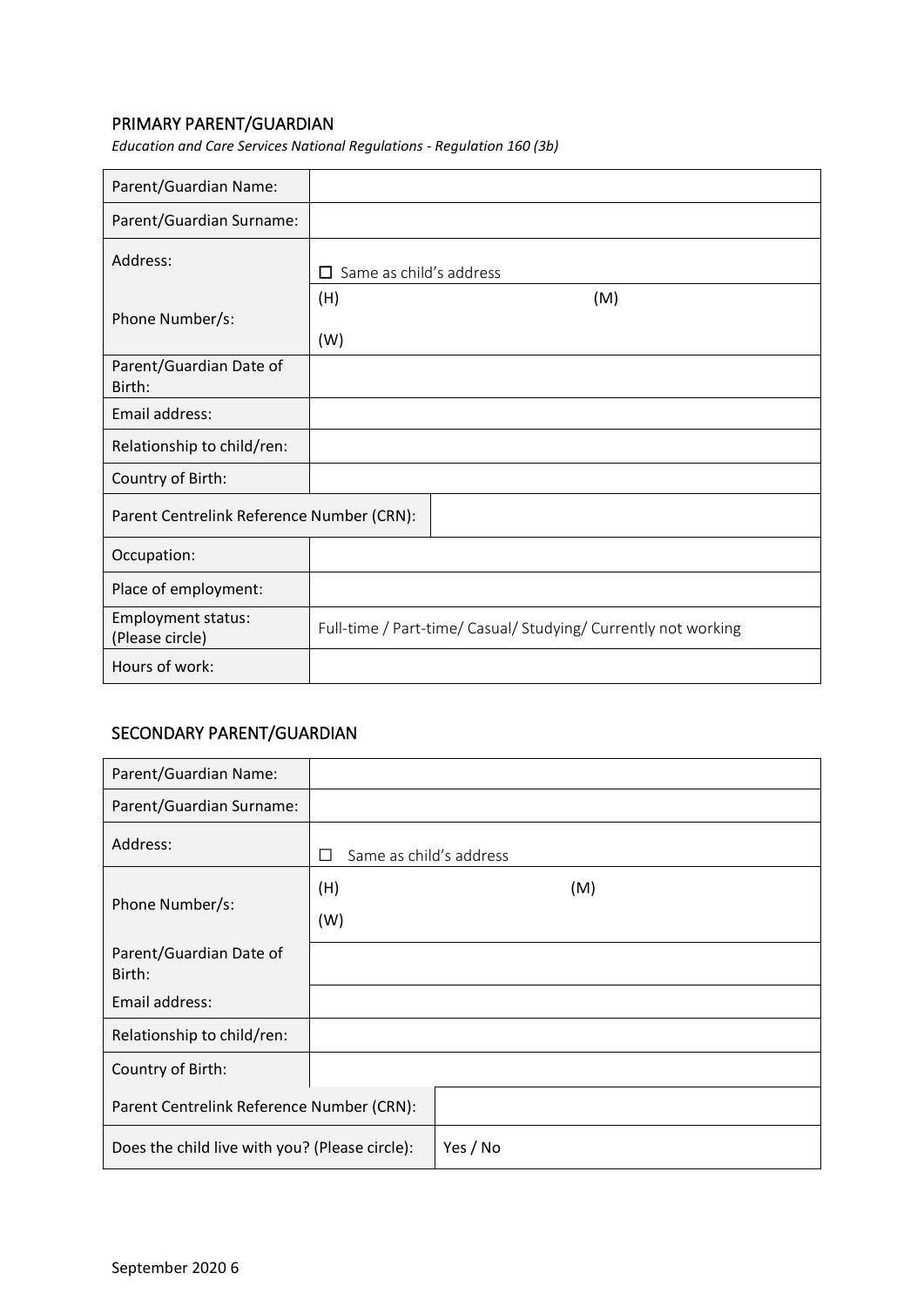| Occupation:                           |                                                                |
|---------------------------------------|----------------------------------------------------------------|
| Place of employment:                  |                                                                |
| Employment status:<br>(Please circle) | Full-time / Part-time/ Casual/ Studying/ Currently not working |
| Hours of work:                        |                                                                |

## COURT ORDER

*Education and Care Services National Regulations - Regulation 160 (3c, d)*

| Are there any court orders, parenting<br>orders or parenting plans relating to the                                                                                                                                                 | Yes/No                                                                       | Attached |
|------------------------------------------------------------------------------------------------------------------------------------------------------------------------------------------------------------------------------------|------------------------------------------------------------------------------|----------|
| powers, duties and responsibilities or<br>authorities of any person in relation to the<br>child/ren or access to the child/ren?                                                                                                    | If yes, please provide all relevant<br>documentation and paperwork           |          |
| Are there any other court orders relating to<br>the child/rens residence or the child/rens<br>contact with a parent or other person?<br>Have photographs and names of<br>unauthorised people been attatched to this<br>form Yes/No | Yes/No<br>If yes, please provide all relevant<br>documentation and paperwork | Attached |

**Please note that without this documentation we cannot legally enforce the order/s** please note all authorised contacts must use their own mobile phone number and pin code when signing in and out

### FIRST EMERGENCY CONTACT/AUTHORISED NOMINEE

*Education and Care Services National Regulations - Regulation 160 (3b, ii, iii, iv, v) 161 (1a, I, ii, 1b)*

There may be times or situations where your child/ren has had an accident, injury, trauma or illness and

Parent/guardians cannot be reached or are unable to collect their child/ren. To deal with these circumstances and in case of an emergency the service will inform the following person to collect and care for the child/ren. This person must live a maximum of 30 minutes from the service and must provide identification when collecting the child/ren.

### **Please obtain the person's consent before listing them as an emergency contact.**

| Full Name:                                                                                                                                                                                                                  |        |                                 |  |
|-----------------------------------------------------------------------------------------------------------------------------------------------------------------------------------------------------------------------------|--------|---------------------------------|--|
| Relationship to child/ren:                                                                                                                                                                                                  |        |                                 |  |
| Address:                                                                                                                                                                                                                    |        |                                 |  |
|                                                                                                                                                                                                                             | (H)    | (M)                             |  |
| <b>Phone Number:</b>                                                                                                                                                                                                        | (W)    |                                 |  |
| Can this person be contacted to give<br>consent for medical treatment or to<br>authorise for a Responsible Person or<br>educator to administer medication to the<br>child/ren in the event that you cannot be<br>contacted? | Yes/No | Parent/Guardian 1<br>Signature: |  |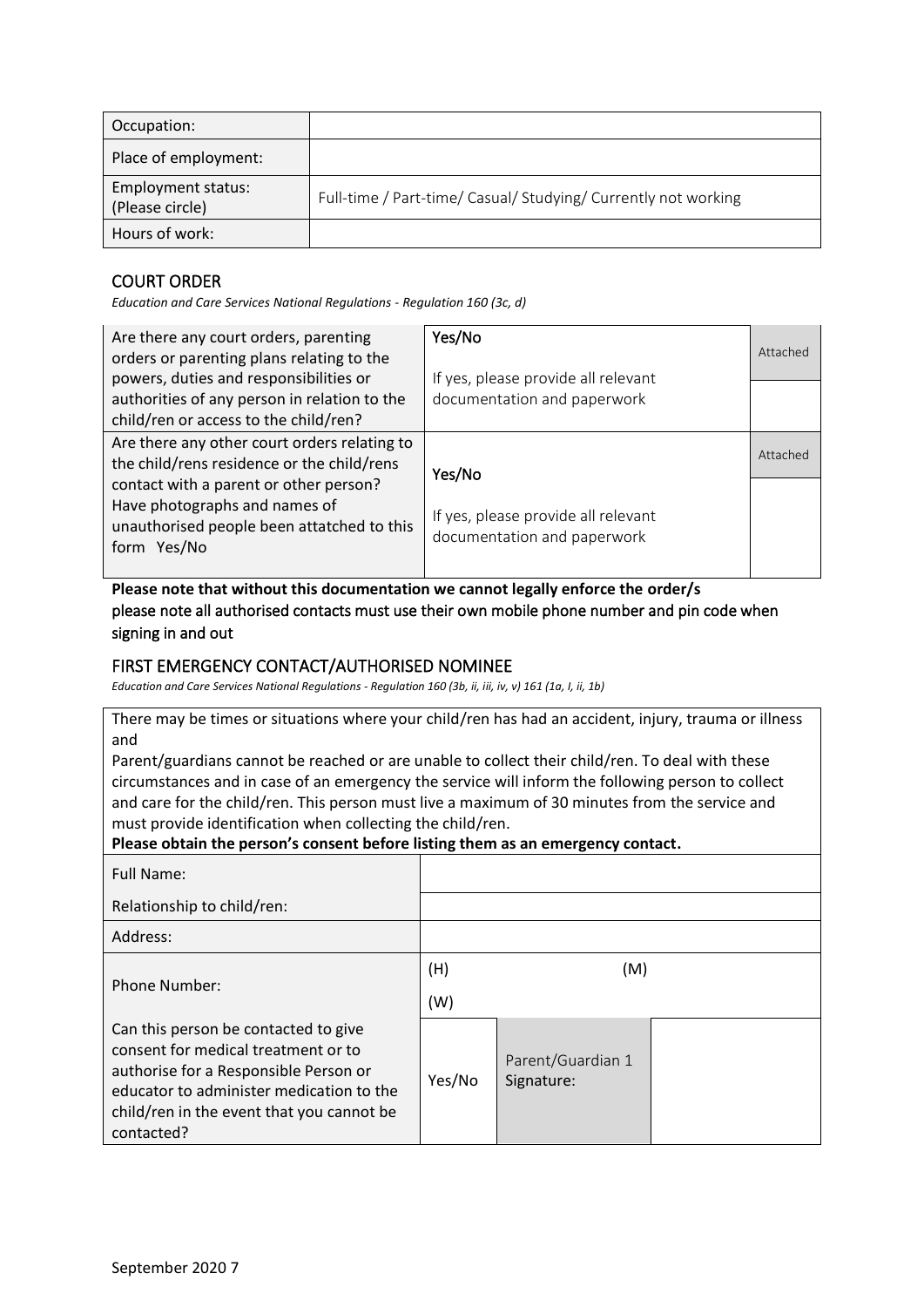| Can this person be contacted to give<br>consent for educators to take the<br>child/ren outside the service's premises in<br>the event that you cannot be contacted? | Yes/No | Parent/Guardian 1<br>Signature: |  |
|---------------------------------------------------------------------------------------------------------------------------------------------------------------------|--------|---------------------------------|--|
| Can this person be contacted to give<br>consent to the transportation of the<br>child/ren by an ambulance service?                                                  | Yes/No | Parent/Guardian 1<br>Signature: |  |
| Can this person give authorisation for the<br>service to take the child/ren on regular<br>outings?                                                                  | Yes/No | Parent/Guardian 1<br>Signature: |  |

# SECOND EMERGENCY CONTACT/ AUTHORISED NOMINEE

| <b>Full Name:</b>                                                                                                                                                                                                                   |            |                                 |     |
|-------------------------------------------------------------------------------------------------------------------------------------------------------------------------------------------------------------------------------------|------------|---------------------------------|-----|
| Relationship to child/ren:                                                                                                                                                                                                          |            |                                 |     |
| Address:                                                                                                                                                                                                                            |            |                                 |     |
| Phone Number:                                                                                                                                                                                                                       | (H)<br>(W) |                                 | (M) |
| Can this person be contacted to give<br>consent for medical treatment or to<br>authorise for a Responsible Person on<br>duty or educator to administer medication<br>to the child/ren in the event that you<br>cannot be contacted? | Yes/No     | Parent/Guardian 1<br>Signature: |     |
| Can this person be contacted to give<br>consent for educators to take the<br>child/ren outside the service's premises in<br>the event that you cannot be contacted?                                                                 | Yes/No     | Parent/Guardian 1<br>Signature: |     |
| Can this person be contacted to give<br>consent to the transportation of the<br>child/ren by an ambulance service?                                                                                                                  | Yes/No     | Parent/Guardian 1<br>Signature: |     |
| Can this person give authorisation for the<br>service to take the child/ren on regular<br>outings?                                                                                                                                  | Yes/No     | Parent/Guardian 1<br>Signature: |     |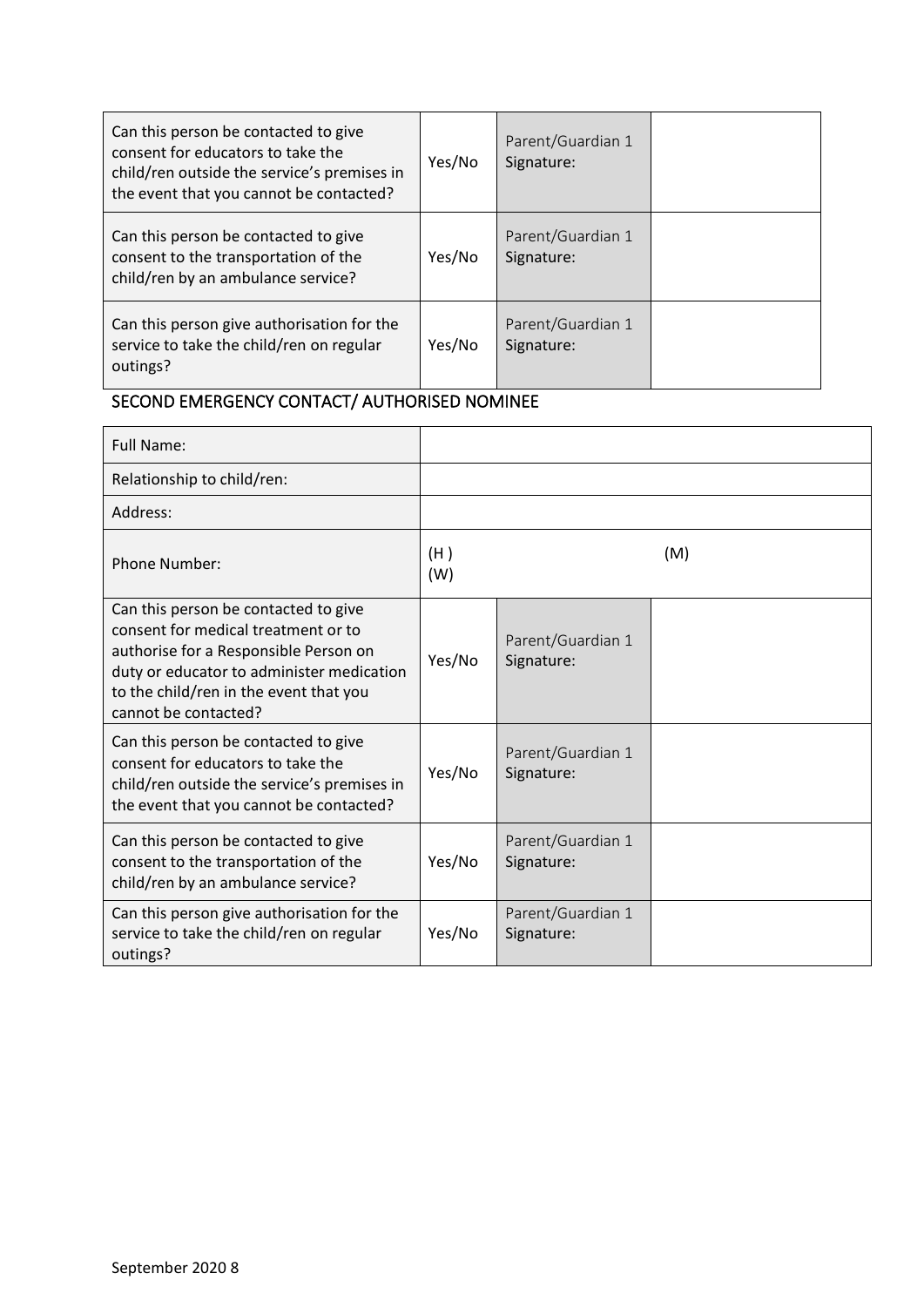## CHILD CARE SUBSIDY (CCS)

Child Care Subsidy will be paid directly to the service to reduce the fees families pay. To claim Child Care Subsidy (CCS) families must meet eligibility requirements which include:

**1.** You and/or your partner must care for your child at least 2 nights per fortnight or have 14% care?

YES □ NO □

**2.** Are you liable for fees for care provided at an approved child care service? YES □ NO □

**3.** Do you meet residency requirements? YES □ NO □

**4.** Does your child/ren meet immunisation requirements? YES □ NO □

**5.** Have you completed the Child Care Subsidy assessment on the  $\frac{m\sqrt{G\alpha V}}{W}$  website? YES □ NO □

**6.** Have you received confirmation about your Child Care Subsidy? YES □ NO □

If you need assistance with completing this form please speak to the Centre Manager who will be happy to

assist you. Please ensure that if any details change, you notify the service immediately.

ENROLMENT AGREEMENT - Please read the following agreement carefully before signing. If you

have any questions please speak with the Service Manager. Please tick the following items to authorise:

#### **HEALTH & SAFETY:**

I/We give permission for our child/ren to:

| Participate in outings to places of interest (permission slip will have to be signed before allowing<br>your child/ren to leave the service)                                                                                   |     | NO  |  |
|--------------------------------------------------------------------------------------------------------------------------------------------------------------------------------------------------------------------------------|-----|-----|--|
| SPF50 sunscreen applied prior to sun exposure (If not, please provide a letter releasing the<br>service of any liability). Service currently uses Ombra brand (ALDI) or Cancer Council brands<br>between the hours of 3-5.30pm | YES | NO. |  |
| We will supply our child/ren with their own sunscreen                                                                                                                                                                          | YES | NC  |  |
| Insect Repellent (Aerogard) applied when necessary                                                                                                                                                                             |     |     |  |

### **PHOTOGRAPHY & VIDEO:**

I /We give permission for our child/ren to:

| For photos/artwork to be displayed on the service walls/noticeboards/service DIGITAL photo<br>frame                                                                                         | <b>YES</b> | NO. |
|---------------------------------------------------------------------------------------------------------------------------------------------------------------------------------------------|------------|-----|
| For photographs of my child/ren taken by educators may be displayed or viewed at the service<br>or incorporated into other children's programming related documentation.                    | <b>YES</b> | NO. |
| For photos to be included in the monthly service newsletters that is emailed to OOSH families                                                                                               | <b>YES</b> | NO. |
| Samuel Gilbert OOSH Families Facebook page (closed)                                                                                                                                         |            |     |
| For photos of my/our child to be used on the service website www.sgoosh.com or used in<br>organisation's resources/flyers. (individual permission will be sought for external publications) | <b>YES</b> | NO. |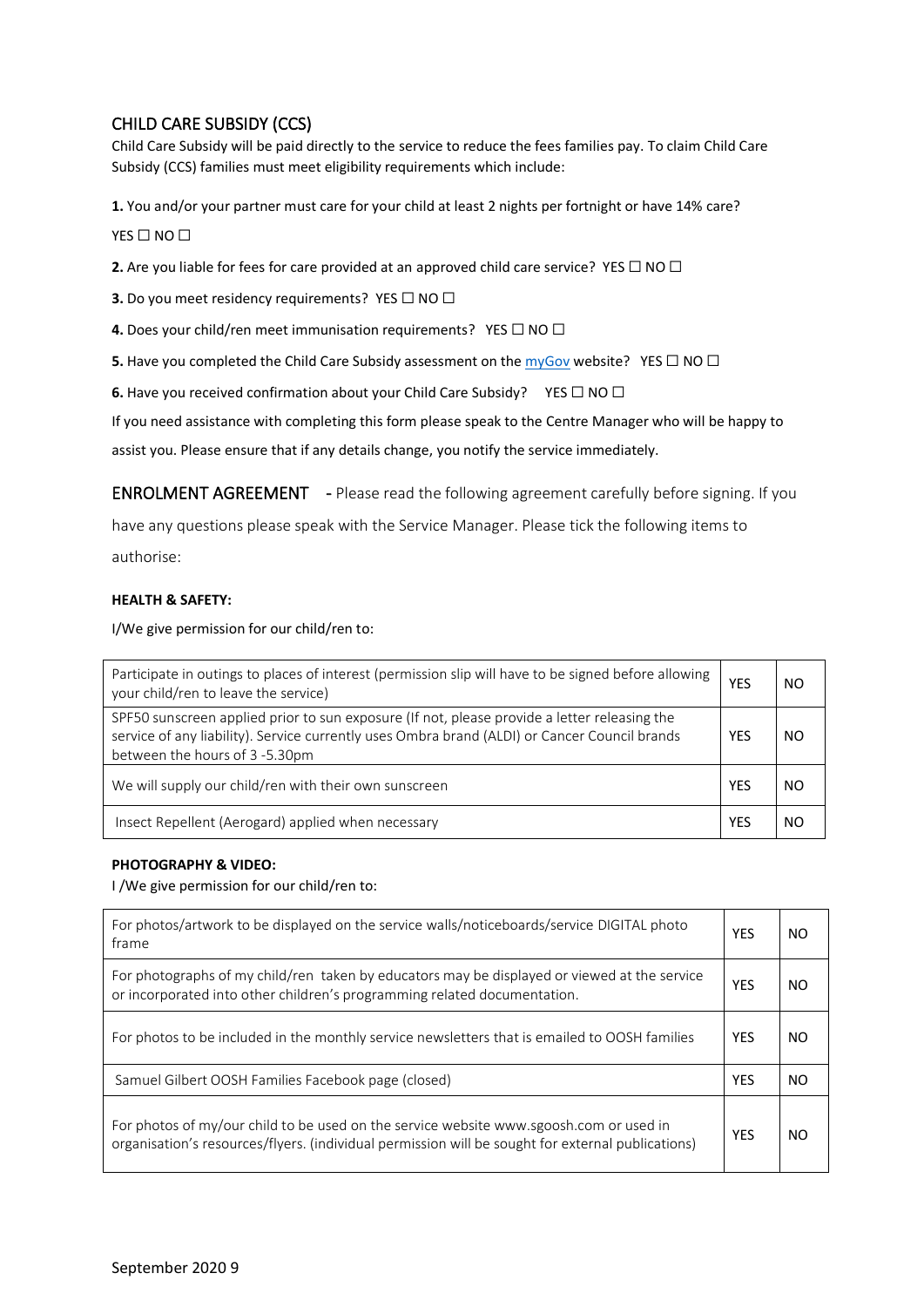| For my child to watch G rated videos/DVDs  | <b>YES</b> | NO. |
|--------------------------------------------|------------|-----|
| For my child to watch PG rated videos/DVDs | <b>YES</b> | NO  |

### **WRITTEN ARRANGEMENT**

Service and Parent/Guardian must agree up-front on the arrangements for the care of a child. Arrangements must be recorded and kept up to date to ensure compliance. A change of days form must be completed when altering sessions of care.

| <b>Complying Written</b>     | <b>CWA</b>  | A CWA is an enrolment type used for families wishing to claim CCS now             |
|------------------------------|-------------|-----------------------------------------------------------------------------------|
| Arrangement                  |             | or in the future                                                                  |
| Relevant                     | <b>RA</b>   | An RA is an enrolment type used for families not wishing to claim CCS             |
| Arrangement                  |             |                                                                                   |
| <b>Additional Child Care</b> | <b>ACCS</b> | ACCS is used when a child care provider identifies that a child is at risk of     |
| Subsidy                      |             | serious abuse or neglect but there is no individual identifies to pay the         |
|                              |             | child care fees                                                                   |
| Arrangement with an          |             | Arrangement with an organisation is liable for the fees for the care of the child |
| organisation                 |             |                                                                                   |
|                              |             |                                                                                   |

This Written Arrangement between Parent/Guardian Full Name …………………………………………………… and Samuel Gilbert Out of School Hours Care Centre Inc. is an ongoing agreement between the Service provider and the Parent/Guardian, to provide care in return for fees. The Written Arrangement must contain a minimum amount of information set out in subsection 200B (3) of the Family Assistance Administration Act. Claimant registering or registered for Child Care Subsidy to complete.

| Arrangement Type: Please circle                                           | Arrangement with an<br><b>CWA</b><br><b>RA</b><br><b>ACCS</b><br>organisation |      |  |     |       |  |     |
|---------------------------------------------------------------------------|-------------------------------------------------------------------------------|------|--|-----|-------|--|-----|
| Name of service:                                                          | Samuel Gilbert Out of School Hours Child Care Inc                             |      |  |     |       |  |     |
| Service ID:                                                               | 19000734V                                                                     |      |  |     |       |  |     |
| Parent/Guardian Full Name:                                                |                                                                               |      |  |     |       |  |     |
| Parent/Guardian Contact Details:                                          |                                                                               |      |  |     |       |  |     |
| Parent/ Guardian CRN:                                                     |                                                                               |      |  |     |       |  |     |
| Parent/Guardian Date of Birth:                                            |                                                                               |      |  |     |       |  |     |
| Date the arrangement was entered:                                         |                                                                               |      |  |     |       |  |     |
| Full name of child/ren attending<br>care:                                 |                                                                               |      |  |     |       |  |     |
| Child's Date of Birth:                                                    |                                                                               |      |  |     |       |  |     |
| Child CRN:                                                                |                                                                               |      |  |     |       |  |     |
| Expected session of care:                                                 | Mon                                                                           | Tues |  | Wed | Thurs |  | Fri |
| Before School Care:<br>After School Care:                                 |                                                                               |      |  |     |       |  |     |
| Care Arrangement:                                                         | Flexible Care<br>Casual Care<br>Routine Care                                  |      |  |     |       |  |     |
| Fees to be charged to the individual<br>for the sessions of care provided |                                                                               |      |  |     |       |  |     |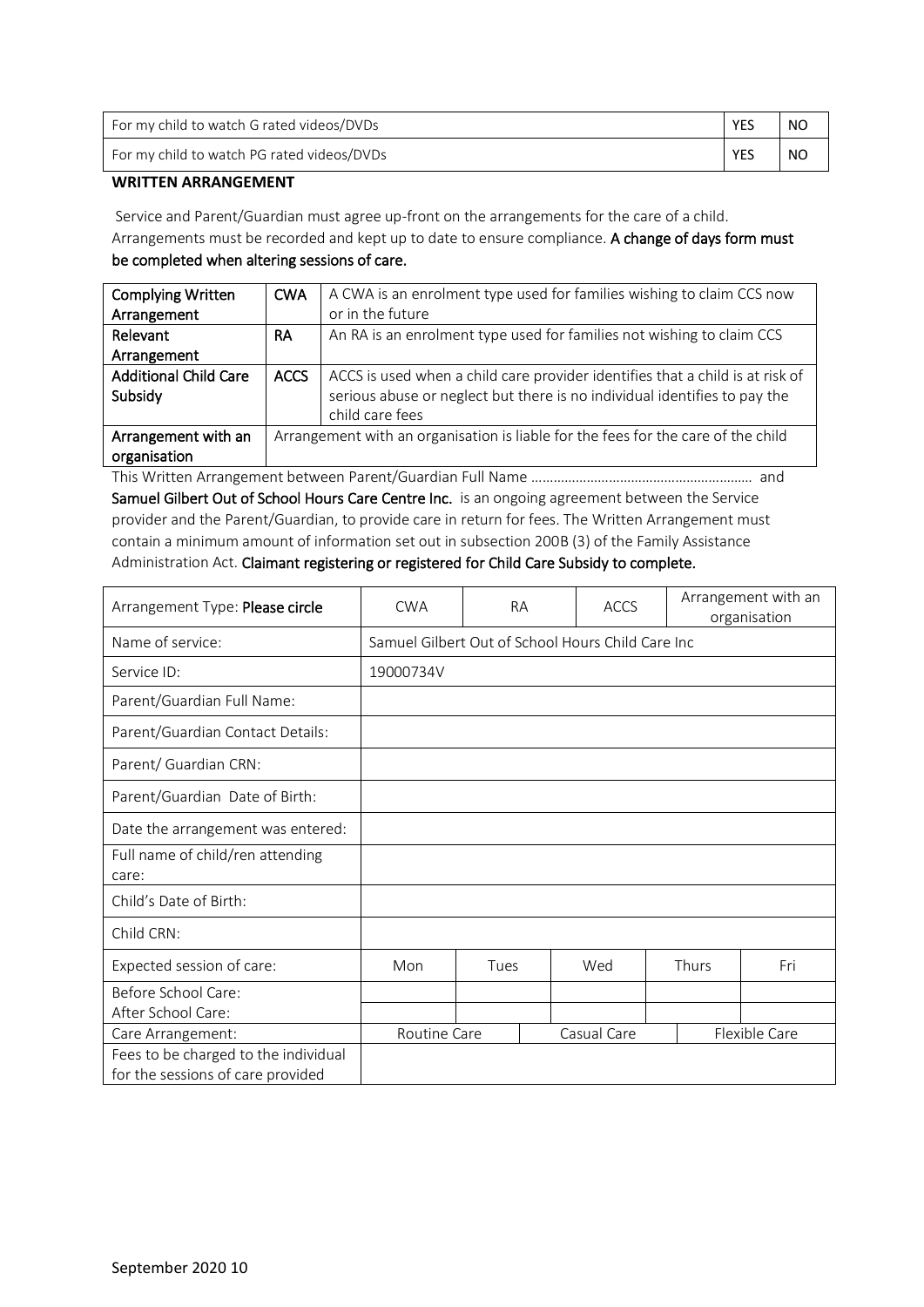| Please tick the box to confirm you have read each point: |  |
|----------------------------------------------------------|--|
|----------------------------------------------------------|--|

 $\Box$  I agree to inform the service in writing immediately of any changes to the information included in this enrolment form.

❑I agree to inform the service in writing immediately of any changes to information included within the complying written arrangement form.

■I agree to pay the service enrolment fee and am aware that the enrolment fee is non-refundable. \$25.00 single child / family enrolment \$40.00. This fee will be applied to your first account.

■I agree to ensure my fees are paid up to date and understand that my child/ren's position at the service will be in jeopardy if my fees are not kept up-to-date. I understand that all booked days are paid for even when my child is absent due to sickness or on holidays. Public holidays falling in school terms are invoiced

If I am unable to collect my child by closing time I will contact the service and organise for one of the persons listed as authorised contacts to collect my child prior to closing time. I am aware that if my child/ren have not been collected by closing time, and if I am unable to be contacted, those persons nominated as authorised contacts will be called by service staff educators to collect my child/ren.

❑I agree to pay all fees in relation to the care of my child/ren and or late penalties in relation to fees, pickups and nonnotification of absence. Please see the Service handbook [www.sgoosh.com](http://www.sgoosh.com/) for these fee penalties

❑I agree to giving two weeks written notice in writing to withdraw my child/ren or reduce scheduled days and will complete the appropriate form/change of days/exit questionnaire available on the service website and within the service

 $\blacksquare$  I give permission for prescribed medication to be administered by service primary contact staff upon my authorisation on the service's medication form. I understand that if details are filled in incorrectly or left blank or if the medication does not meet the standards of the service's policy the medication will not be given unless, in the case of missing or incorrect details I can be contacted to authorise the missing details. I agree to inform the staff both verbally and in writing of the need for medication for my child. I understand that non-prescription medication will not be given by staff unless it is accompanied by a current (within 6 months) dated Doctors letter stating the name of and reasons for the medication and only then if the Centre Manager deems the child/ren well enough to attend the service.

I give permission for my child/ren to be observed by the Educators of the service and tertiary students supervised by the Educators. I give permission for my child/ren to participate in programs organised by tertiary students under the supervision of an Educator. I am aware that confidentiality is always respected and that students will not be left with children without an Educator present.

I have read the service handbook and am familiar with the Service's Policy Manual located in the sign in/out area and on the service website.

❑Would you like a hard copy of the handbook Yes/No please circle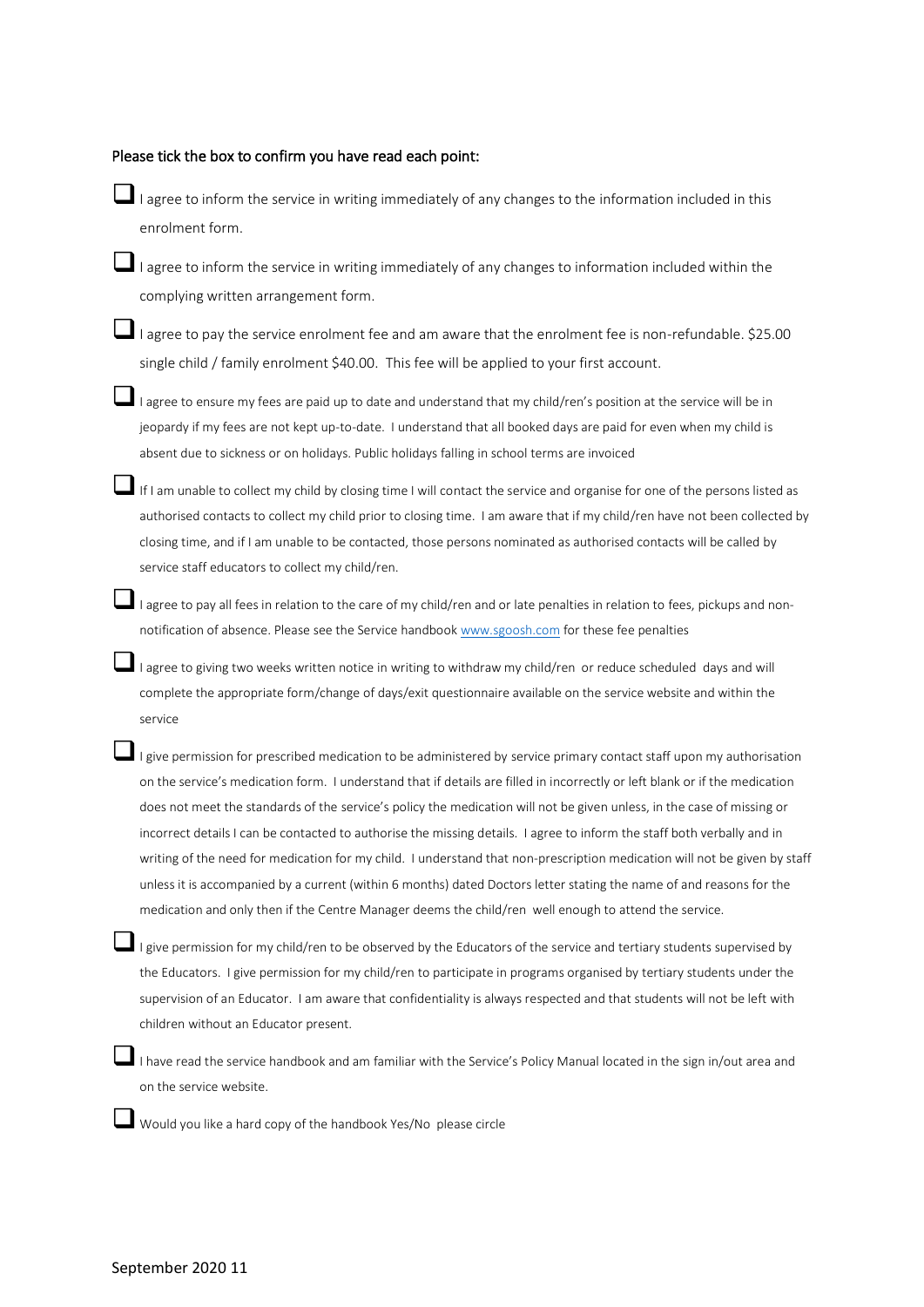❑ I agree to follow, support and abide by these policies and am aware that educators are available to discuss any policies that I do not fully understand. I know that if I have any concerns, suggestions or compliments that I can make these in person to an educator, via email or anonymously in the suggestion box. Member feedback forms are available in the pigeon hole near the sign in/out area or on our website. (And issued on enrolment)

I am interested in being involved in the services voluntary Management Committee. Meetings are held twice per term where we discuss the overall management and general operation of the service. The Annual General Meeting is usually held in March. As this service is a not for profit organisation we rely heavily on the support of our members. I will attend the Annual General Meeting of this service

Date:  $\_\,\_\,\_\,\_\,\_\,\_\,\_\,\_\,$ 

I, or someone I know has a skill they could share with the children, staff or service eg. Cultural, Human Resources, reviewing policies, Information and technology, craft, cooking, gardening, general maintenance etc.

### **ATTACHED DOCUMENTS**

Please ensure ALL of the following documents are attached to this application before submission:

| Parent CRN & date of birth of who is<br>registered to claim the Childcare<br>subsidy (please ensure this is correct) | Child/ren's CRN number/s & Date of birth (please ensure<br>this information is correct)                                                                                                                   |  |
|----------------------------------------------------------------------------------------------------------------------|-----------------------------------------------------------------------------------------------------------------------------------------------------------------------------------------------------------|--|
| Immunisation record                                                                                                  | Medical document eg asthma plan, anaphylaxis, allergy<br>individual health care plan, risk minimisation &<br>communication form, dietary form & equipment<br>required to support your childs health needs |  |
| CWA Arrangement Form completed &<br>signed                                                                           | Child Care Subsidy Confirmation eg. MyGov registration<br>YOU WILL BE INFORMED ABOUT THIS PROCESS AT THE<br><b>SERVICE ORIENTATION</b>                                                                    |  |
| About You form completed                                                                                             |                                                                                                                                                                                                           |  |

#### **Privacy Disclaimer**

We acknowledge and respect the privacy of its clients. The enrolment information that is collected assists us to meet our legislative obligations and to provide the best level of education and care for your child. By completing this form, you have consented to this information being collected. The information will be used by educators/staff members and relevant government authorities. You have the right to access and alter personal information concerning yourself or your child in accordance with the Privacy Act 1988 and our Privacy and Confidentiality Policy.

### Office Only Enrolment Checklist

- ❑ Parent emailed regarding missing information (CRN, contacts, emergency contact)
- ❑ Complying written agreement form to be completed
- ❑ Child/rens' name has been added to current roll and/or diary.
- ❑ Individual child/rens details have been completed
- ❑ Child/rens "About You" form has been returned/ photo taken for staff board & communicated with staff, track transitioning progress
- ❑ Information has been entered
- ❑ Payment received for service membership
- ❑ Immunisation details sighted and filed
- ❑ Card created for contacts
- ❑ Children's pigeon hole allocated
- ❑ Emergency contacts completed